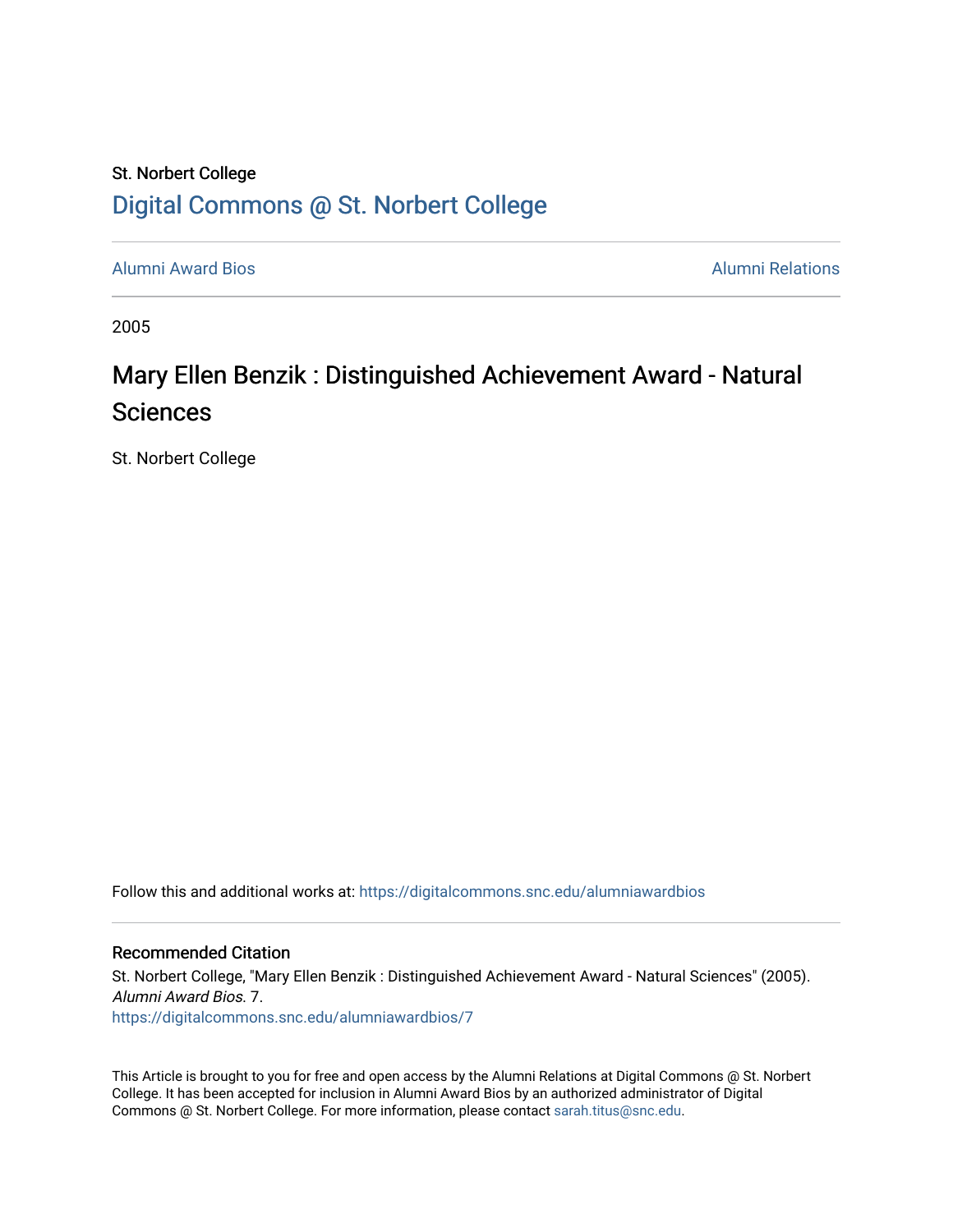

[Alumni](https://www.snc.edu/alumni/) [Alumni Awards](https://www.snc.edu/alumni/awards/) 2005 Distinguished Achievement Award - Natural Sciences A

## [Alumni](https://www.snc.edu/alumni/index.html)

[Events & Reunions](https://www.snc.edu/alumni/event/index.html) [Behind the Arch](https://www.snc.edu/alumni/event/behindthearch/) [Benefits and Services](https://www.snc.edu/alumni/benefits.html) [Get Involved](https://www.snc.edu/alumni/getinvolved.html) [Give to SNC](http://giving.snc.edu/) [Alumni Awards](https://www.snc.edu/alumni/awards/index.html) [Past Recipients](https://www.snc.edu/alumni/awards/recipients.html) [Knight Lights](https://www.snc.edu/alumni/knightlights/index.html) [Alumni-Owned](https://www.snc.edu/alumni/directory/index.html) [Businesses Network](https://www.snc.edu/alumni/directory/index.html) [Alumni Board](https://www.snc.edu/alumni/alumniboard.html) [Student Alumni](https://www.snc.edu/alumni/saa.html) [Ambassadors](https://www.snc.edu/alumni/saa.html) [Staff](https://www.snc.edu/alumni/contactus.html)

# 2005 Distinguished Achievement Award - Natural Sciences Mary Ellen Benzik, M.D. '84

"I love being a mom. Hanging out with my kids, just being a part of their lives…is the most important job I have been entrusted with." What better credential could one want from a family practice physician?

Mary Ellen earned her Doctorate of Medicine in 1998 in Southern Illinois University School of Medicine. After completing her Family Practice Residency at MacNeal Hospital in 1991, she began her family practice career at Dayone Family Healthcare in Battle Creek, Michigan, where she continues to work. During these 14 years, she has co-founded a primary care office practice, which has grown from three to 12 providers. What stands out in Mary Ellen's career is her deep involvement in trying to bring better family practice care, and especially obstetrical care, to her community.

As she says, "The thing I value most about my life is the opportunity to impact the lives of other people." And impact people's lives she surely has. For the past 14 years, she has been a volunteer physician for the Special Olympics; a member of the Kellogg Health Plan Board; and for two years she served as Chairman of the Family Practice Department of the Battle Creek Health System. At present, she is a board member for Integrated Health Partners, a volunteer physician for resident training at the Kalamazoo Center for Medical Students, and a volunteer physician facilitator of the Community Obstetrical Plan of Battle Creek. This past March she joined the Family Health Center to help alleviate circumstances that saw the number of obstetricians and family practice physicians in Battle Creek decline from 18 to seven!

For some time now, Mary Ellen has played an active role in finding solutions to the city's obstetrician shortage. Upon joining the Family Health Center, she said, "It's really exciting for me to continue to do O.B. as a family doctor. It's a part of the family doctor position. It's important to continue that tradition." Dr. Benzik's dedication to her career and community are highlighted by her receiving the 1999 SCEA Good Apple Award for commitment to Special Olympics, the 2003 Volunteer of the Year Area 25 Special Olympics Award, and the2003 Golden Apple Award for Outstanding Faculty at the Kalamazoo Center for Medical Studies.

Mary Ellen "just wanted to be a physician. I couldn't envision life without medicine… The path has been more challenging than I had planned…but the view from the top has been 100 times more rewarding than I could have ever imagined." Of St. Norbert College, she says: "…the